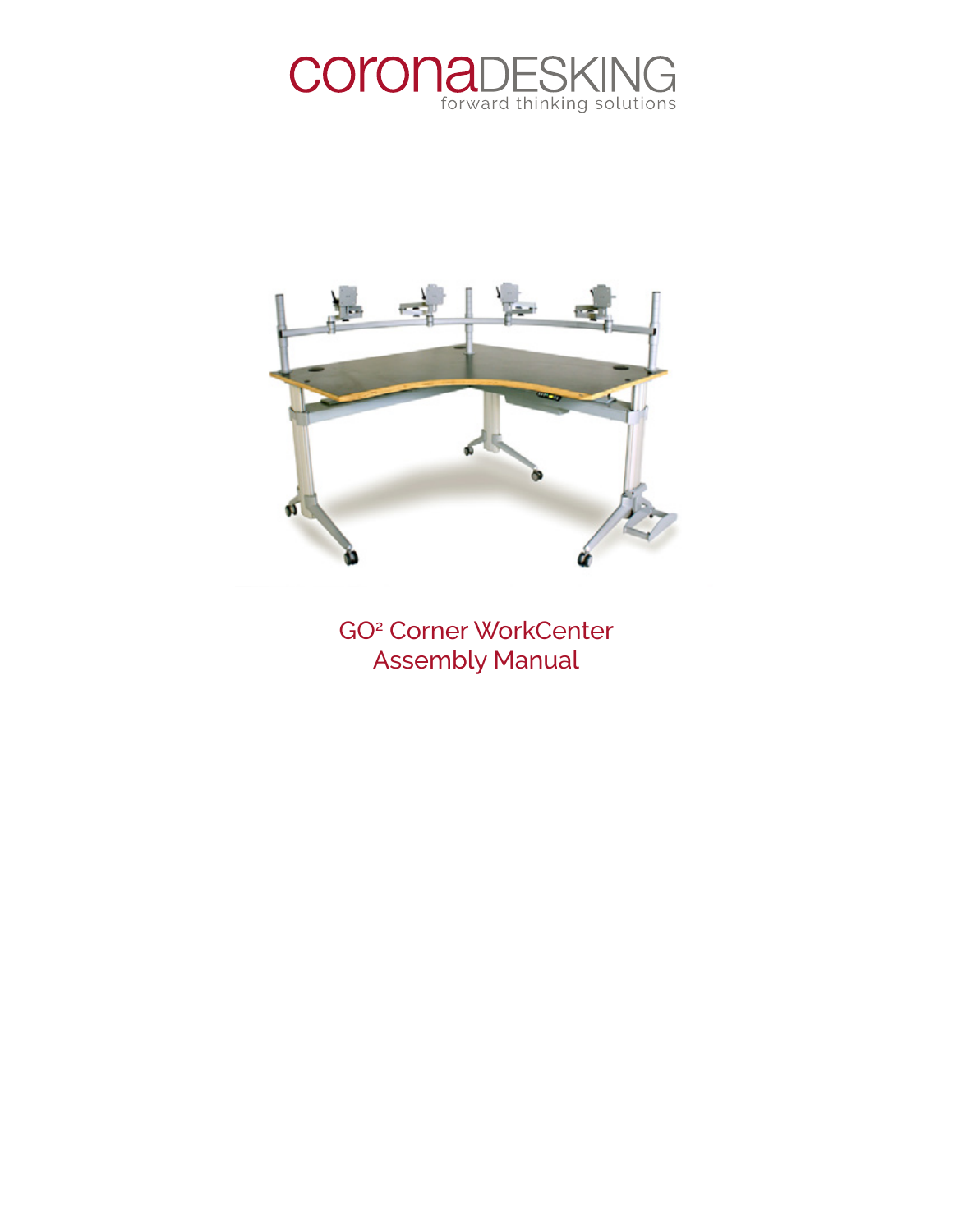#### **1. COMPONENTS**

#### **Box (A) Frame and optional accessories**

**Box (B) Table top, Support Structure, Cable Outlets (3)**

- Unpack and layout all components from box (A). All the fasteners are in individual bags taped to the relative component.
- Frame 1 & 2 •
- (4) short feet, (2) long feet

Options:

- Monitor rail
- (3) monitor rail posts •
- Cable Tray with or without MBMOU and power strip •
- Accessory Boxes •

#### **2. FRAME LAYOUT**

- Position the two frames next to each other. The control panel cable always exits the cross rail at the back of the frame.
- The short feet always attach at the back of the frame. The long feet always attach at front of frame. The center leg always has 2 short feet.
- Raise legs to the highest position. Remove frame covers from both cross rails.

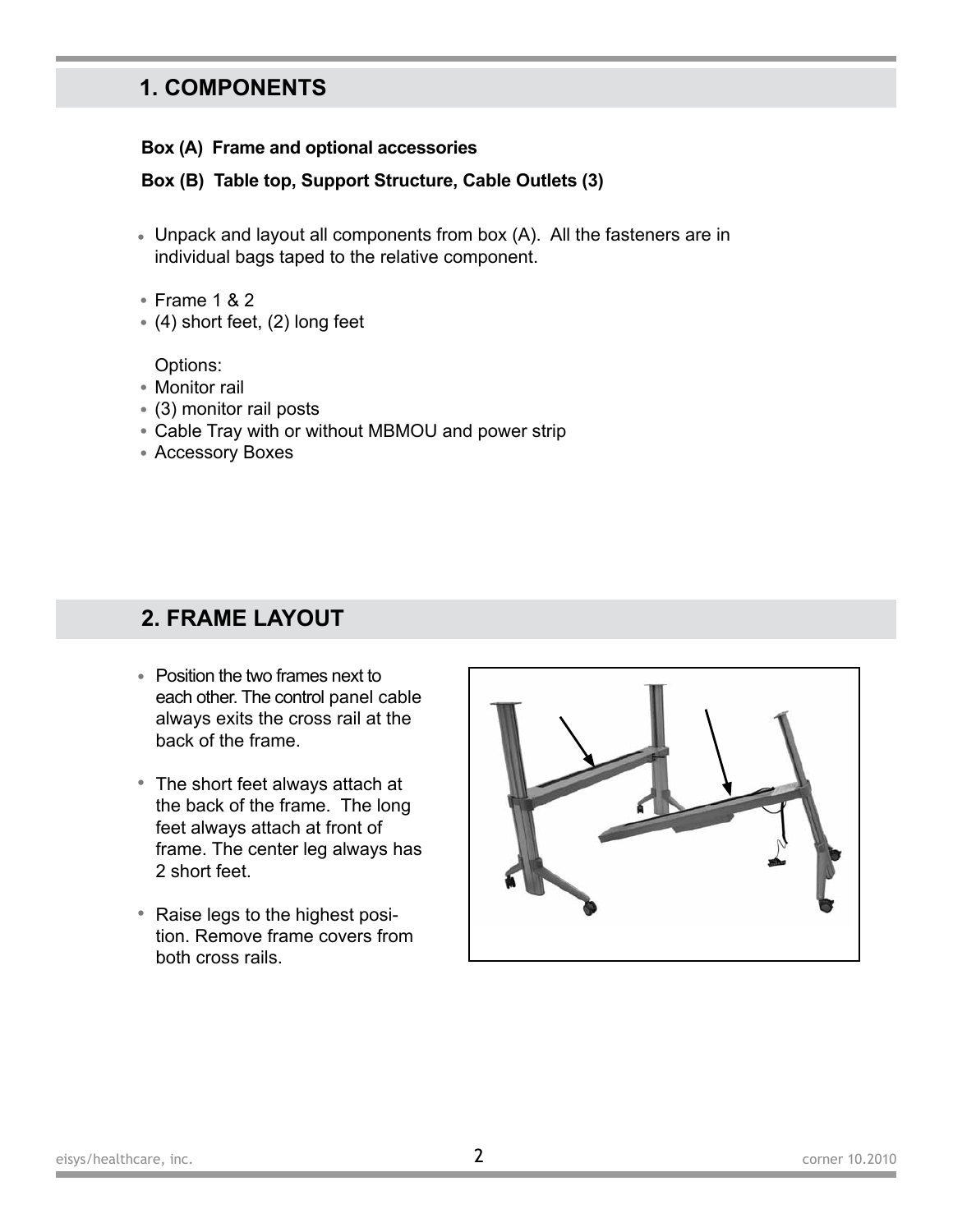# **3. ATTACHING THE TWO FRAMES**

• Remove the 6 T25 screws that secure the top of the frame cover Remove the four screws and nuts indicated from Frame 2.



• Remove the threaded pin as indicated from Frame 2.



Make sure all three (3) legs are at the exact same height before connecting the drive shafts together.



• Now connect the two drive shafts.

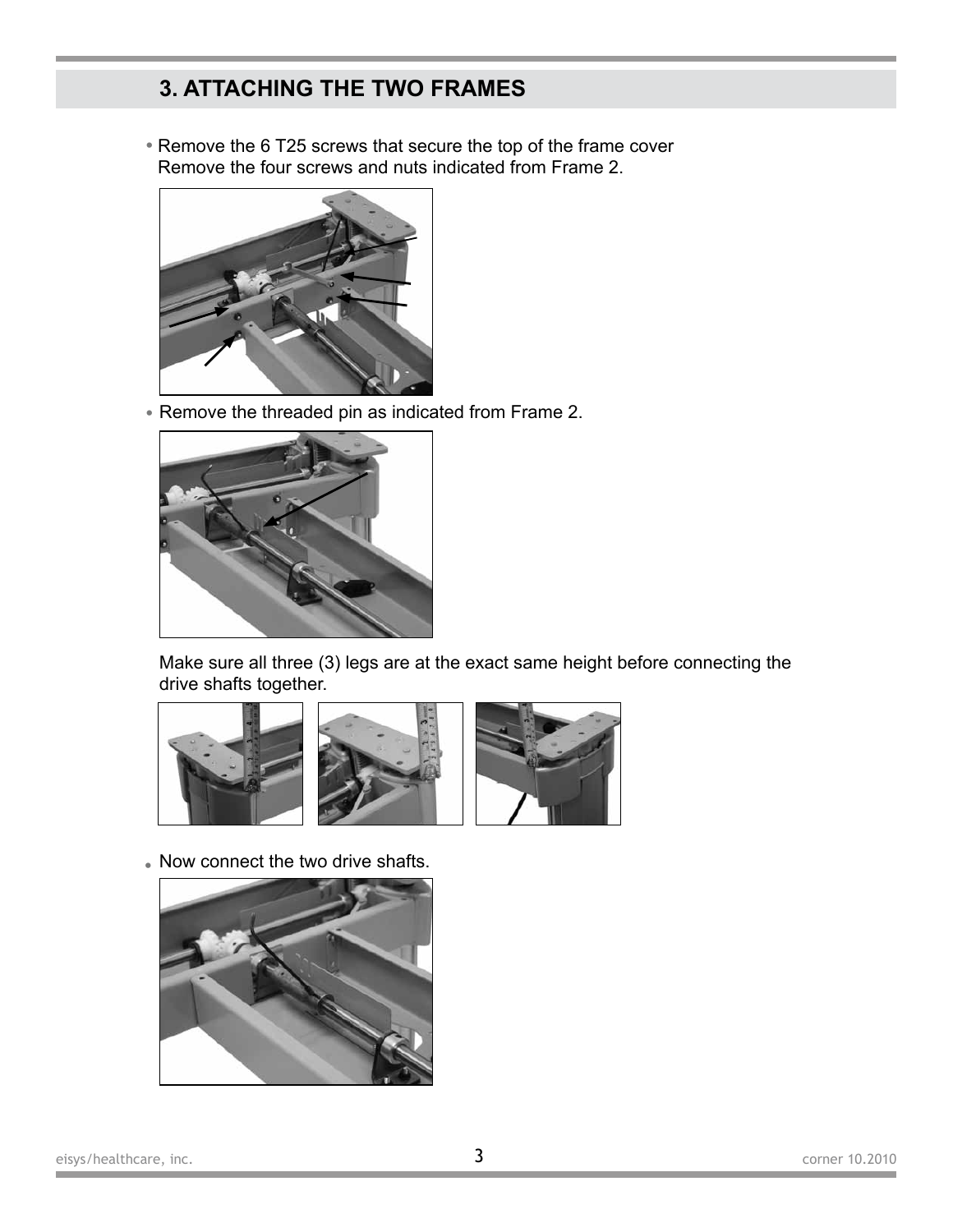### **3. ATTACHING THE TWO FRAMES**

• Tighten the four screws and nuts to both frames.



- Line up the hole in the drive shaft on frame 1 with the hole in the drive shaft of frame 2. (do this by manually raising and lowering the leg on frame 1; it will move freely because it is not attached to the motor)
- Insert threaded pin and tighten.



• Now raise all three (3) legs to the highest position.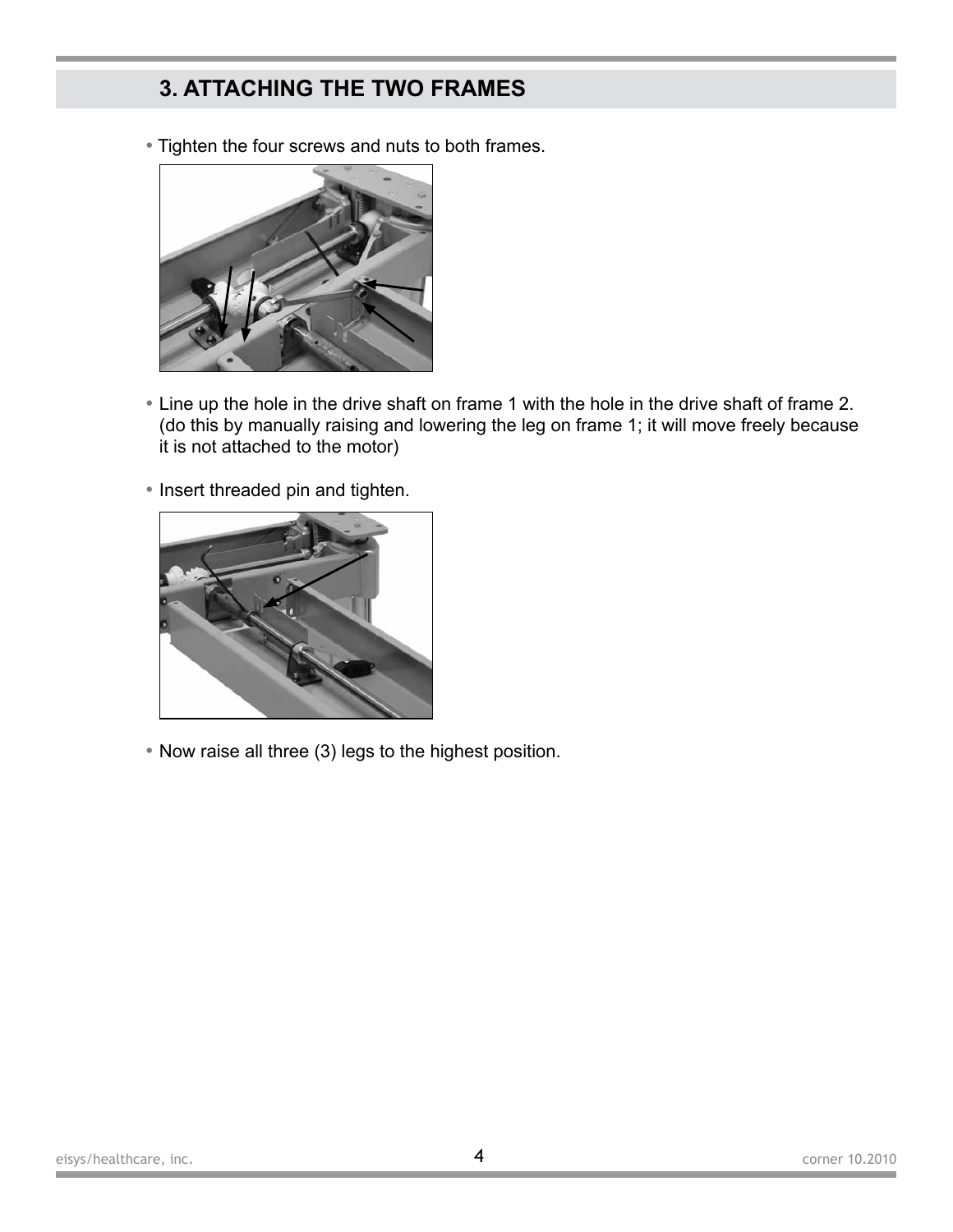### **4. INSERTING GAS CYLINDERS**

Remove top plates on all three legs and insert cylinders (align the bottom of the • cylinder by hand-screwing it into the bottom plate until you cannot turn it anymore)



**1. Remove 8mm hex nuts (2) 2. Remove T25 screws (4) 3. Insert cylinder**





• Re-attach top leg plates (The two hex nuts should only be snug. Securely tighten the 4 screws)





**1. Replace screws 2. Hex nuts should only be snug**

• Re-attach cable duct covers and 6 securing screws.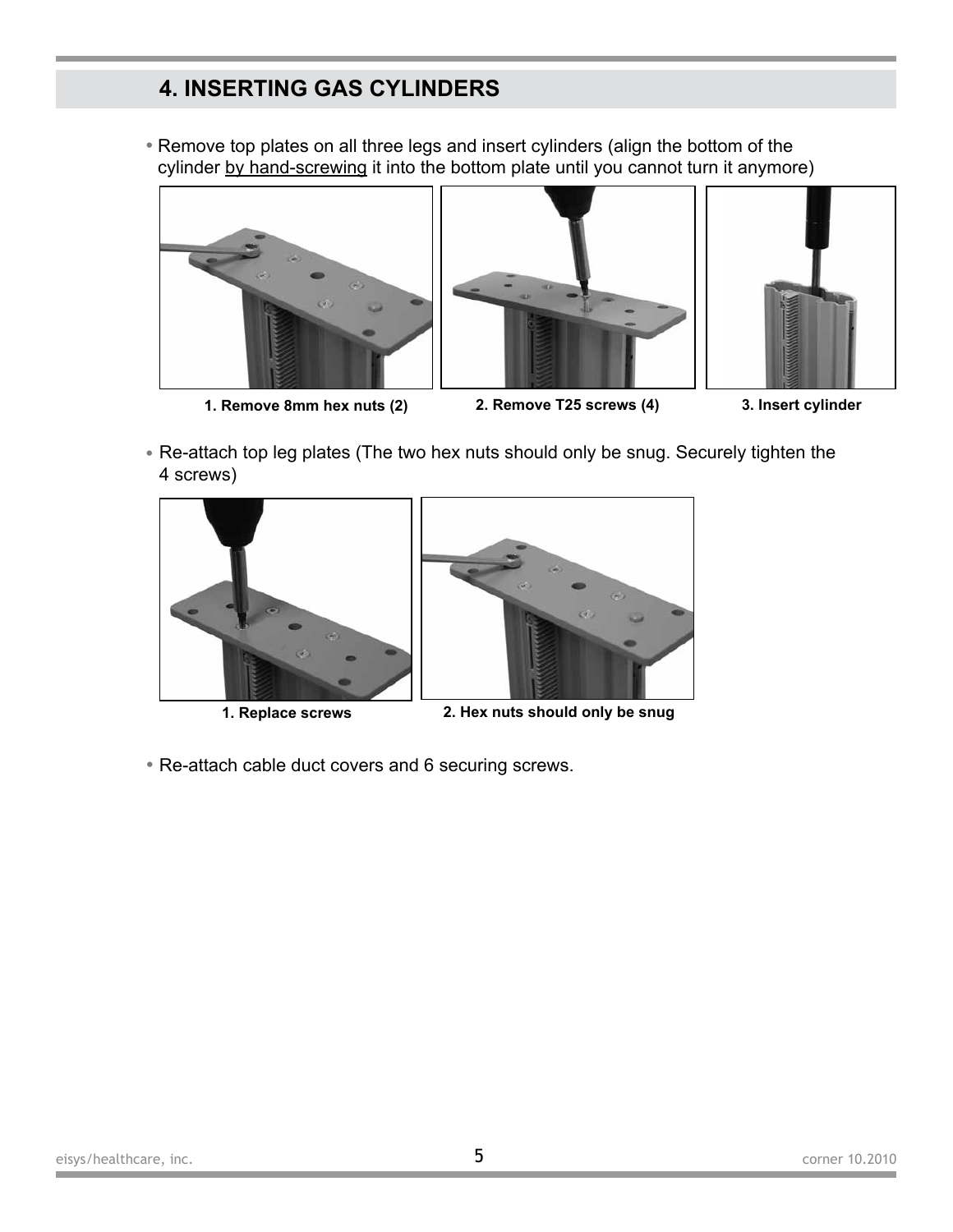### **5. ATTACHING TABLE TOP**



• Line up the top to the legs and fasten to all three legs.

• Now you can attach the controls and the desk will be ready for up and down use.

#### **\*\*NOTE: DO NOT LOWER LEGS BEFORE TOP IS ATTACHED. OR APPLY APPROXIMATELY 70LBS OF PRESSURE TO EACH LEG WHILE LOWERING.**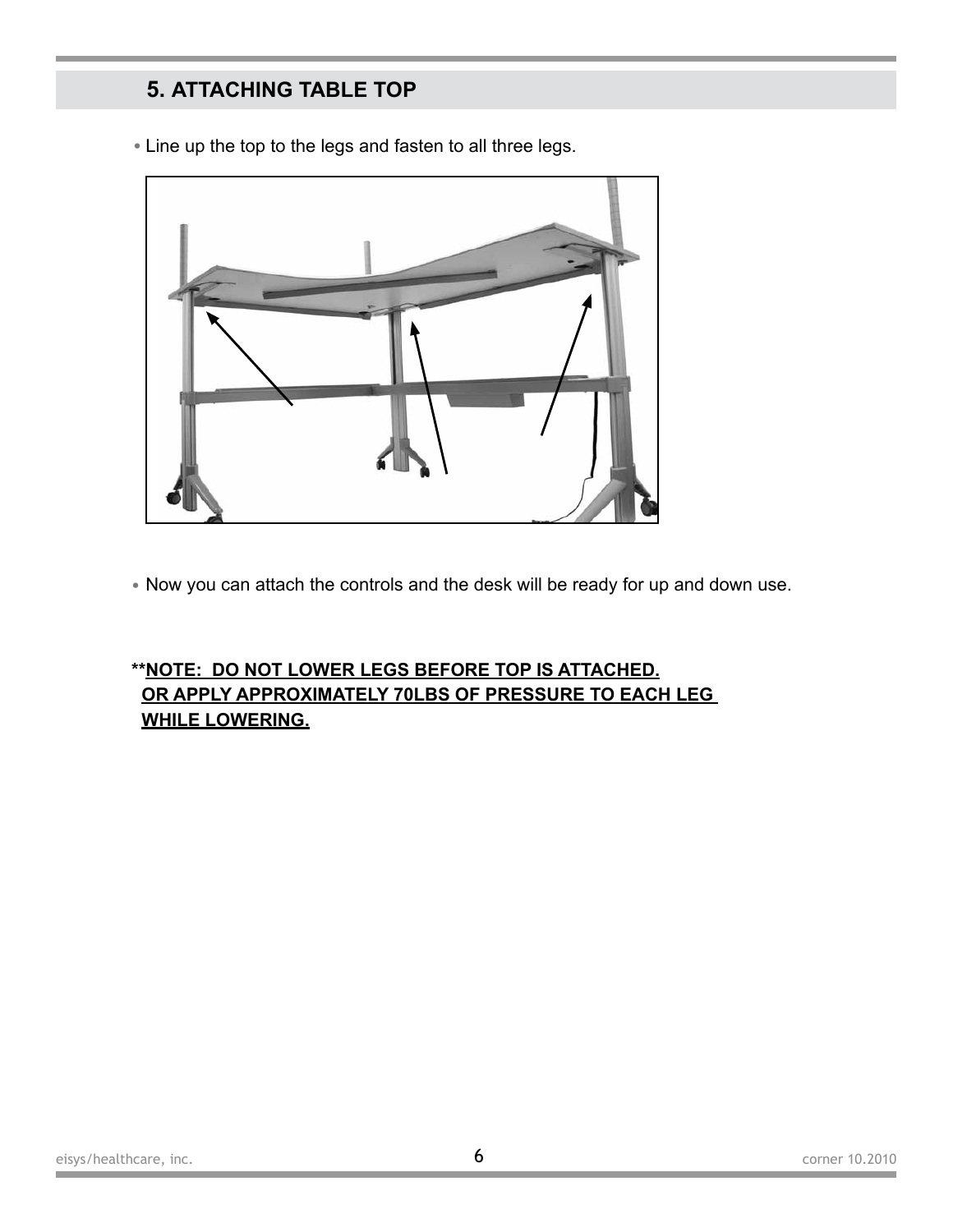

Heavy Duty Height Adjustable Arm with 3rd Post Installation Instructions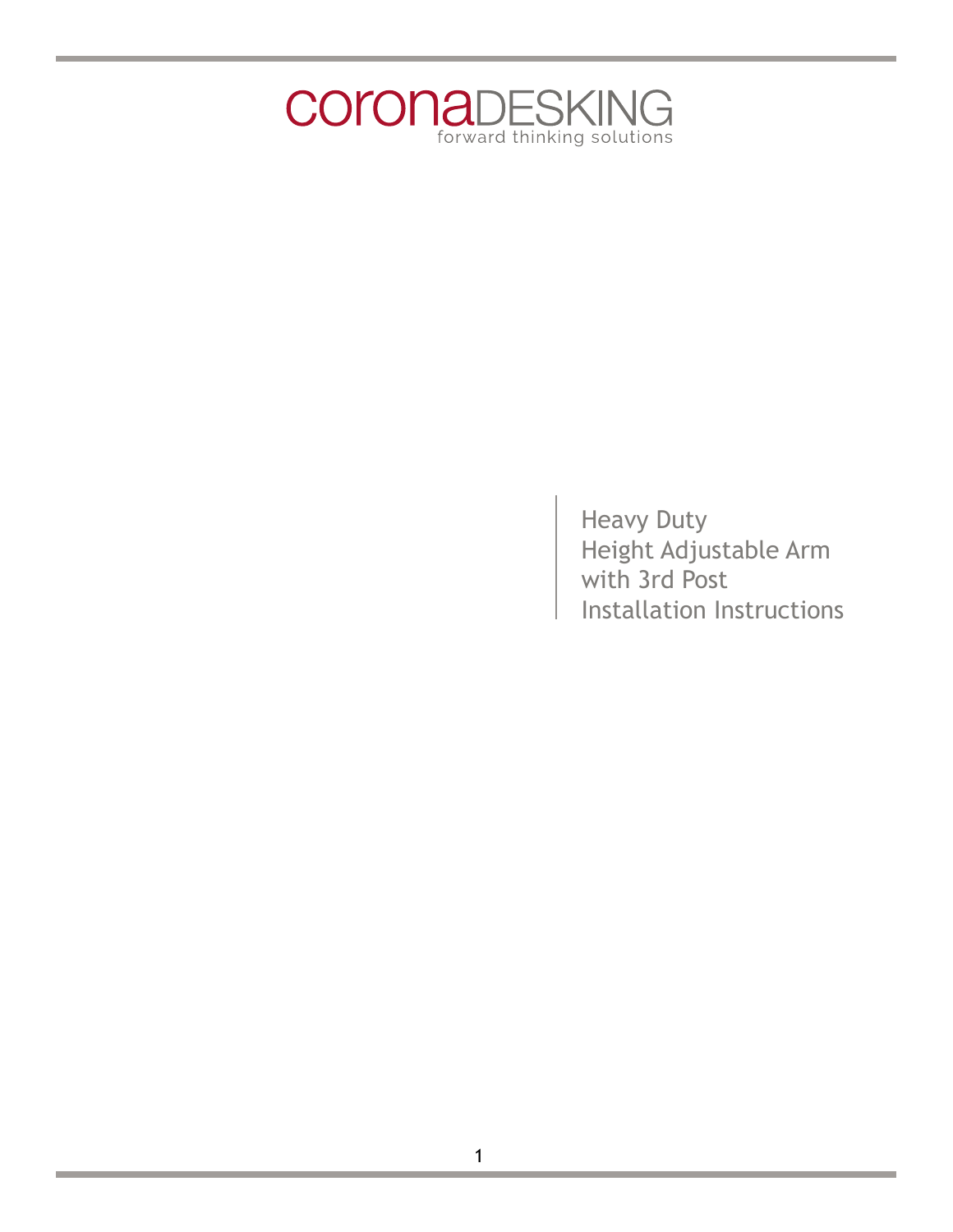# **Heavy Duty Height Adjustable Arm with 3rd Support Post(28-EI-RSRC)**

**Notice: Due to the weight of Diagnostic Monitors, specific heavy duty tilter/vesa plate, arm and mounting cup must be used for this equipment. In addition, a specially designed support post (that correctly accommodates mounting of the heavy duty cup/arm assembly) is also required and must be in place directly beneath the monitor/arm assembly. The instructions below present the specific parts and steps required to mount a larger scale Diagnostic Monitor including instructions for converting an existing support post (part# 28-EI-3-RSRC) that might be used as part of the installation.** 

**Note: It is critical and a requirement that any diagnostic monitor in excess of 35 pounds be mounted per these instructions.**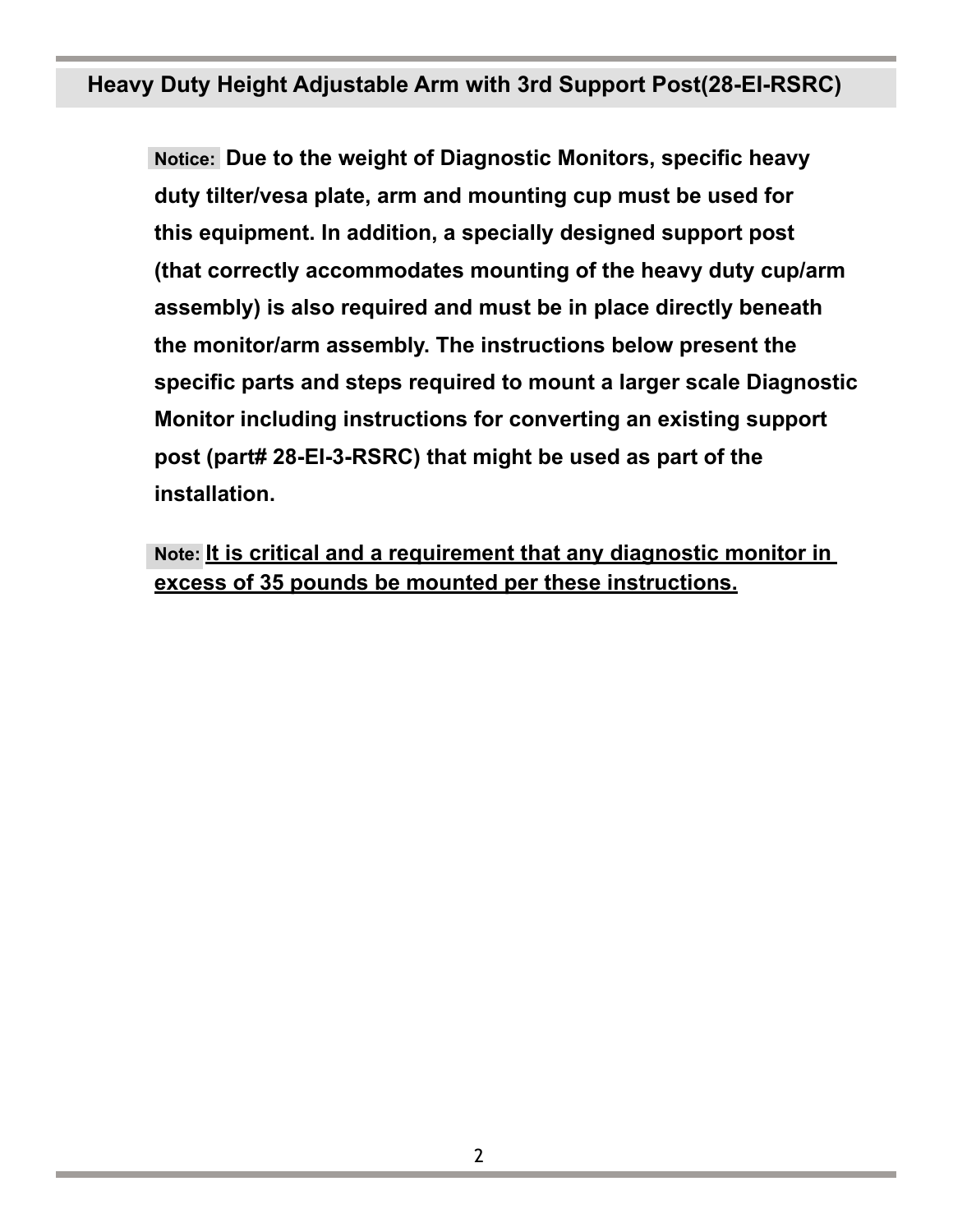### **1. Parts List**



28-EI-3-RSRC (either previously purchased or included with this order)











Height Adjustable Arm with Tilter

Height Adjustable Arm Mounting Cup

Heavy duty top portion of the rail clamp

(2) of the M5-0.8X50 DIN 12.9 hardened steel bolts for attaching clamp to the rail

(1) #8 metric 1.25x30mm hardened steel countersunk head screw w/12.9 rating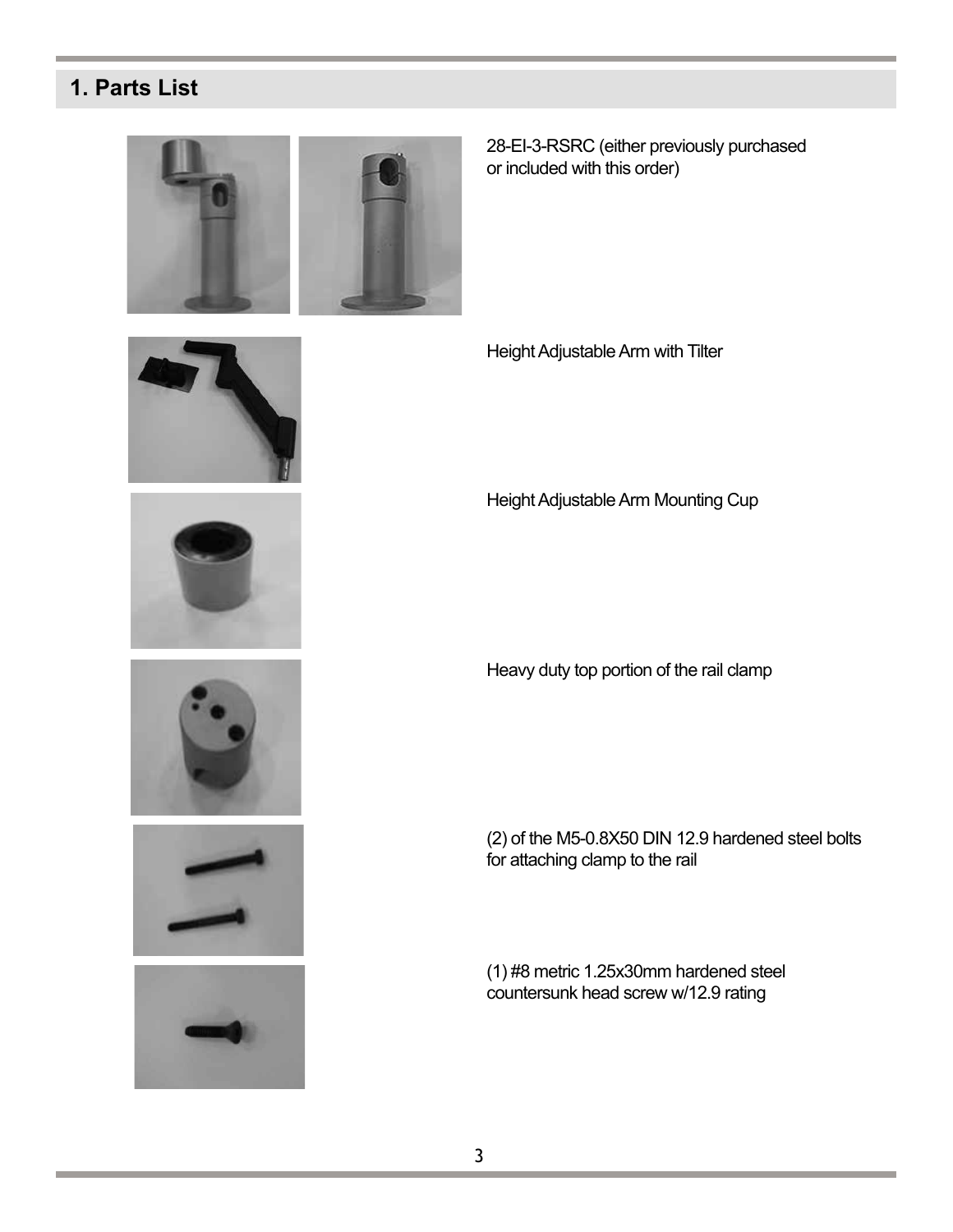#### **2. ASSEMBLY**

1. If you currently have a 28-EI-3-RSRC, remove the two silver screws and top portion of the normal rail clamp. This top portion of the clamp should have two screw holes that ARE NOT recessed and NO center threaded hole. Set aside this top piece and the two silver screws



2. Replace the top portion of the clamp with the HD portion using the (2) #4 metric Allen head M5-0.8X50 DIN 12.9 hardened steel bolts in the recessed holes on top of the new HD clamp.



Using (1) #8 metric 1.25x30mm hardened steel countersunk head screw, attach the cup portion of 3.the Height Adjustable Arm with a 3/8" Allen wrench to the top clamp. Be sure to position the cup recess over the small steel nipple. Tighten securely to a snug fit. Caution: Do not over tighten

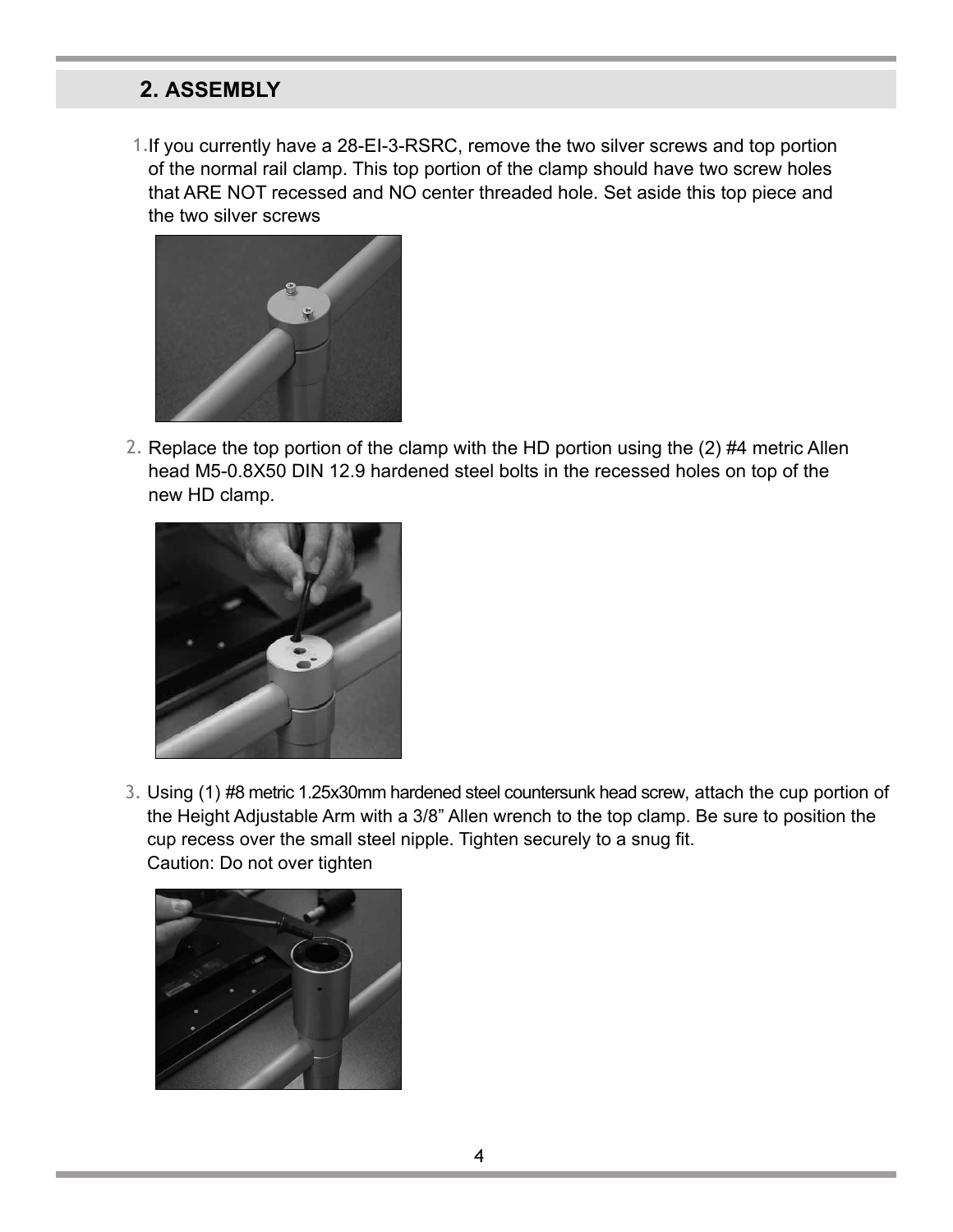## **2. ASSEMBLY (cont.)**

4.Insert the bottom portion of the Height Adjustable Arm into the cup.



5. Attach the provided 100 X 200 vesa plate to the back of the monitor. Use the factory screws when possible. Note: some monitor models may require the back housing to be removed to accommodate the vesa plate (particularly the Barco 6MP Niofusion)



The tilter portion of the arm will fit into the top hole of the Height Adjustable Arm. To 6.adjust the tilter use the supplied Allen wrench to tighten or loosen the tilter mechanism for the desired tilt angle of the monitor.

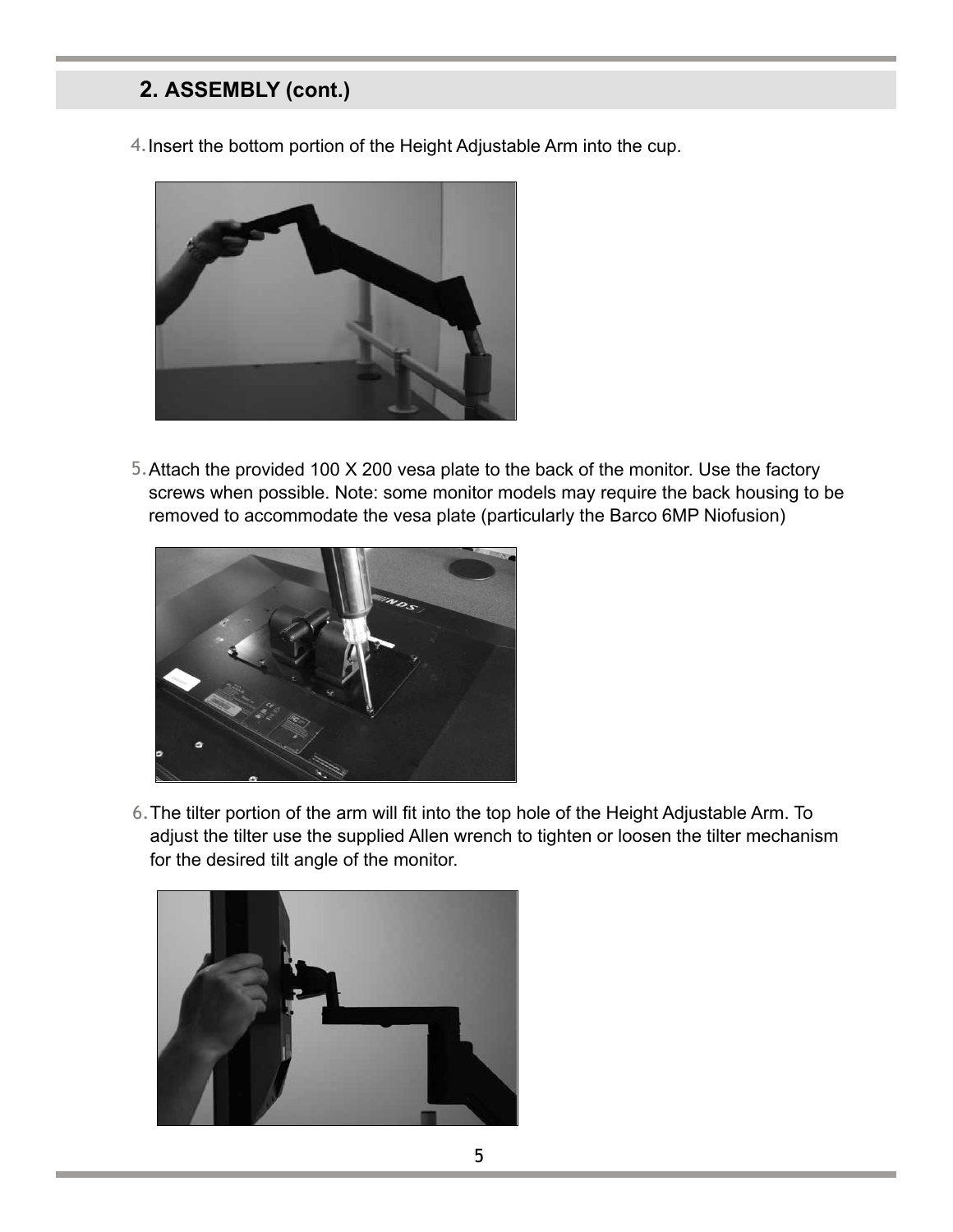# **2. ASSEMBLY (cont.)**

7. To calibrate the arm's tension so the monitor will stay in place once positioned, extend the monitor arm fully and position both joints parallel to the desk top. Use the supplied Allen wrench and insert where indicated (with the red arrow). Turn the Allen wrench clockwise to loosen the tension and counterclockwise to tighten the tension. The arm is calibrated when the monitor stays at the level that the user positions it and does not 'drift' when released.

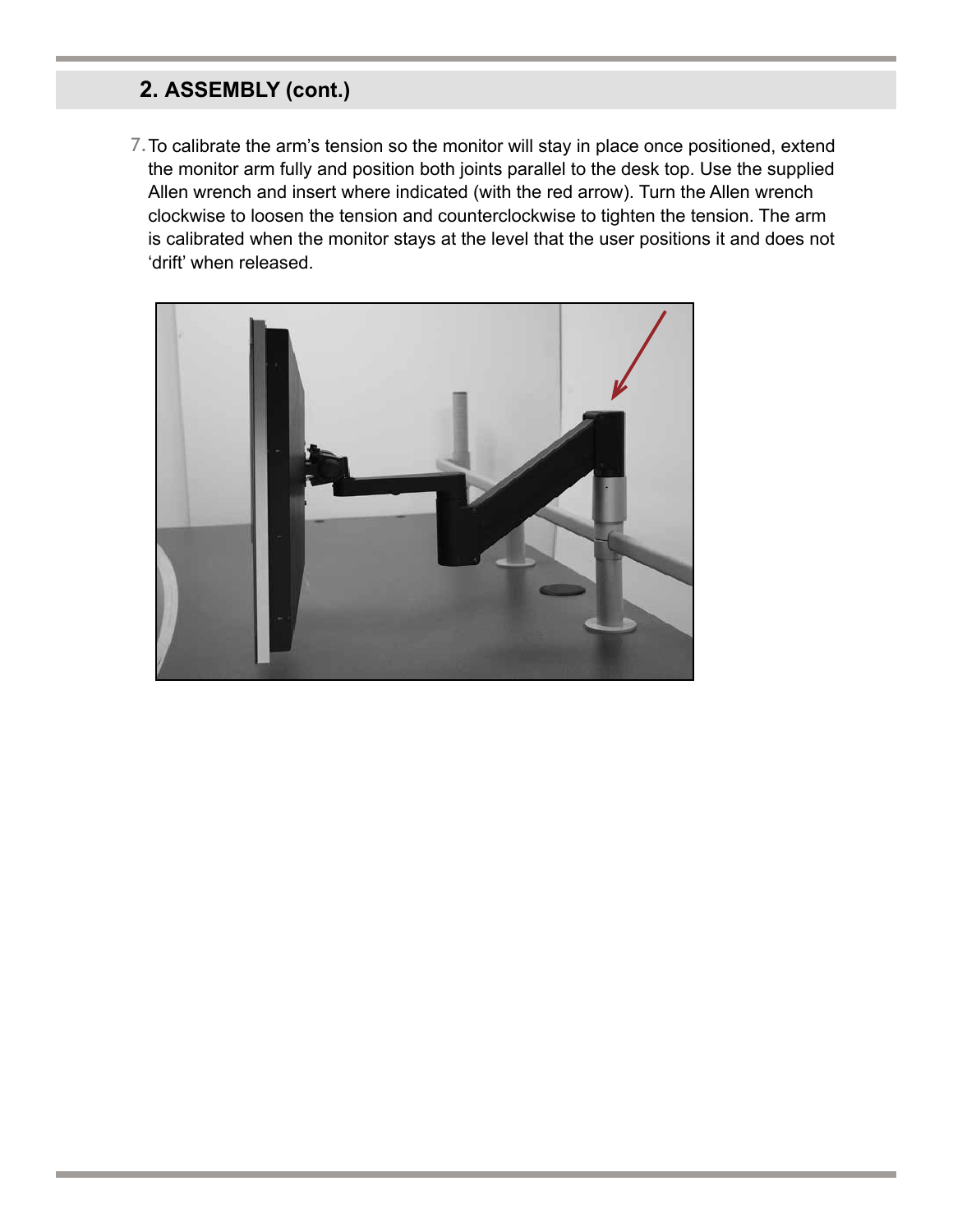# **Certificate of Compliance**

Certificate Number 210405 - E254170 Report Reference E254170, April 1st, 2005 Issue Date 2005 April 21



Issued to:

#### LOGICDATA ELECTRONIC & SOFTWARE ENTWICKLUNGS GMBH

#### **HINTERLEITENSTR 22A A-8523 FRAUENTAL AUSTRIA**

This is to certify that representative samples of

Switch mode power supplies for building in LogicS-3-xxxxx-240VA-US; LogicS-3-xxxxx-290VA-US; LogicS-3-xxxxx-340VA-US LogicS-3-xxxxx-360VA-US; LogicS-2-xxxxx-240VA-US; LogicS-2-xxxxx-290VA-US LogicS-2-xxxxx-340VA-US

Have been investigated by Underwriters Laboratories Inc.® in accordance with the Standard(s) indicated on this Certificate.

UL 60950-1 - Information Technology Equipment Safety - Part 1: General **Standard(s) for Safety: Requirements** CSA C22.2 No. 60950-1-Information Technology Equipment Safety - Part 1: General **Requirements** 

**Additional Information:** 

Rating(s): All Models: Input 120 V ac, 60 Hz, 6 A;

Only those products bearing the UL Recognized Component Marks for the U.S. and Canada should be considered as being covered by UL's Recognition and Follow-Up Service and meeting the appropriate U.S. and Canadian requirements.

The UL Recognized Component Mark for the U.S. generally consists of the manufacturer's identification and catalog number, model number or other product designation as specified under "Marking" for the particular Recognition as published in the appropriate UL Directory. As a supplementary means of identifying products that have been produced under UL's Component Recognition Program, UL's Recognized Component Mark: W, may be used in conjuction with the required Recognized Marks. The Recognized Component Mark is required when specified in the UL Directory preceeding the recognitions or under "Markings" for the individual recognitions. The UL Recognized Component Mark for Canada consists of the UL Recognized Mark for Canada: eW and the manufacturer's identification and catalog number, model number or other product designation as specified under "Marking" for the particular Recoonition as published in the amunoriate LIL Directory

Look for the UL Recognized Component Mark on the product

Ronni Kulzinger Issued by:

Ronni Kulzinger, Engineering Team Leader

For questions in Germany, you may call +49 0 6102 369 0.

Andreas Entgeroth Reviewed by:

**Andreas Entzeroth, Engineering Group Leader** 

UL International Germany GmbH

UL International Germany GmbH Any information and documentation provided to you involving UL Mark services are provided on behalf of Underwriters Laboratories Inc. Page 1 of 1